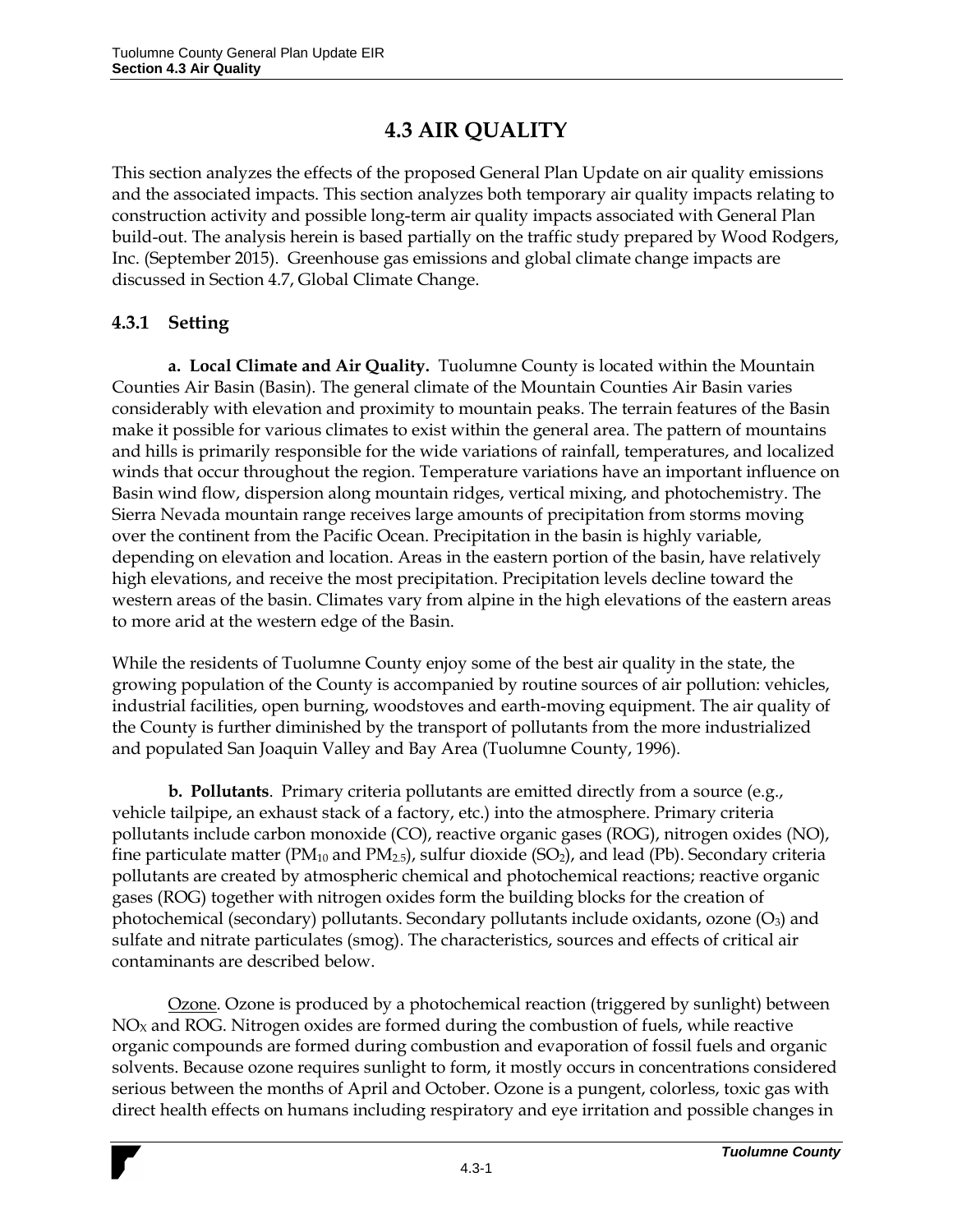lung functions. Groups most sensitive to ozone include children, the elderly, people with respiratory disorders, and people who exercise strenuously outdoors.

Carbon Monoxide. CO is a local pollutant that is found in high concentrations only near the source. The major source of carbon monoxide, a colorless, odorless, poisonous gas, is automobile traffic. Elevated concentrations, therefore, are usually only found near areas of high traffic volumes. Carbon monoxide's health effects are related to its affinity for hemoglobin in the blood. At high concentrations, carbon monoxide reduces the amount of oxygen in the blood, causing heart difficulties in people with chronic diseases, reduced lung capacity, and impaired mental abilities.

Nitrogen Dioxide.  $NO<sub>2</sub>$  is a by-product of fuel combustion, with the primary source being motor vehicles and industrial boilers and furnaces. The principal form of nitrogen oxide produced by combustion is NO, but NO reacts rapidly to form  $NO<sub>2</sub>$ , creating the mixture of NO and  $NO<sub>2</sub>$  commonly called  $NO<sub>X</sub>$ . Nitrogen dioxide is an acute irritant. A relationship between NO<sup>2</sup> and chronic pulmonary fibrosis may exist, and an increase in bronchitis in young children at concentrations below 0.3 parts per million (ppm) may occur. Nitrogen dioxide absorbs blue light and causes a reddish brown cast to the atmosphere and reduced visibility. It can also contribute to the formation of  $PM_{10}$  and acid rain.

Sulfur Dioxide. SO<sub>2</sub> is a colorless, pungent, irritating gas formed primarily by the combustion of sulfur-containing fossil fuels. In humid atmospheres,  $SO<sub>2</sub>$  can form sulfur trioxide and sulfuric acid mist, with some of the latter eventually reacting to produce sulfate particulates. This contaminant is the natural combustion product of sulfur or sulfur-containing fuels. Fuel combustion is the major source, while chemical plants, sulfur recovery plants, and metal processing are minor contributors. At sufficiently high concentrations, sulfur dioxide irritates the upper respiratory tract. At lower concentrations, when in conjunction with particulates,  $SO_2$  appears able to do still greater harm by injuring lung tissues. Sulfur oxides, in combination with moisture and oxygen, can yellow the leaves of plants, dissolve marble and eat away iron and steel. Sulfur oxides can also react to form sulfates which reduce visibility.

Lead. Pb is a metal found naturally in the environment as well as in manufactured products. The major sources of lead emissions have historically been from fuels in on-road motor vehicles (such as cars and trucks) and industrial sources. Today, the highest levels of lead in air are usually found near lead smelters. The major sources of lead emissions to the air today are ore and metals processing and piston-engine aircraft operating on leaded aviation gasoline. Depending on the level of exposure, lead can adversely affect the nervous system, kidney function, immune system, reproductive and developmental systems and the cardiovascular system. Lead exposure also affects the oxygen carrying capacity of the blood. Lead is persistent in the environment and accumulates in soils and sediments through deposition from air sources, direct discharge of waste streams to water bodies, mining, and erosion.

Suspended Particulates. PM<sub>10</sub> is particulate matter measuring no more than 10 microns in diameter, while PM2.5 is fine particulate matter measuring no more than 2.5 microns in diameter. Suspended particulates are mostly dust particles, nitrates and sulfates. Both PM<sub>10</sub> and PM<sub>2.5</sub> are by-products of fuel combustion and wind erosion of soil and unpaved roads, and are directly emitted into the atmosphere through these processes. Suspended particulates are also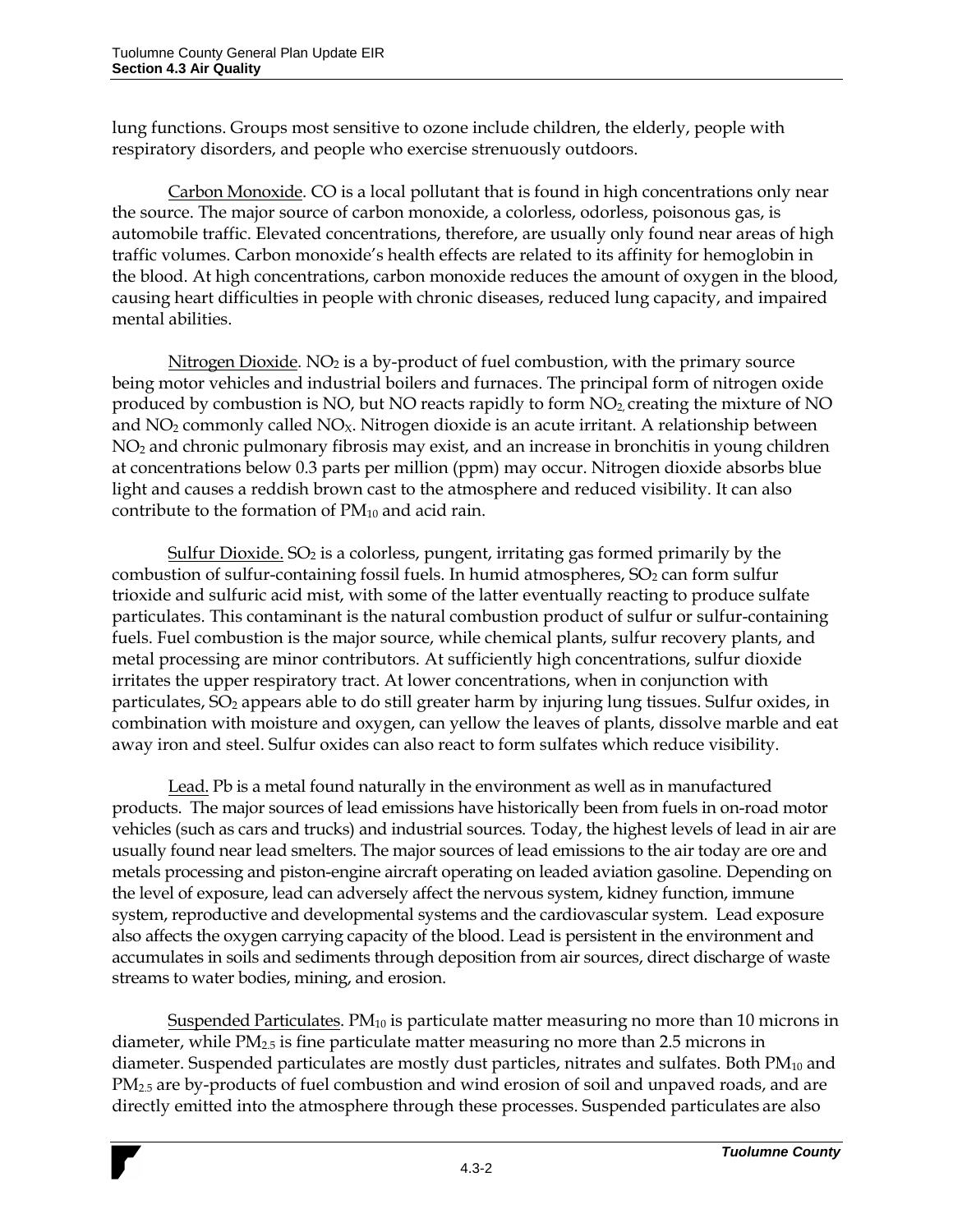created in the atmosphere through chemical reactions. The characteristics, sources, and potential health effects associated with the small particulates (those between 2.5 and 10 microns in diameter) and fine particulates ( $PM<sub>2.5</sub>$ ) can be very different. The small particulates generally come from windblown dust and dust kicked up from mobile sources. The fine particulates are generally associated with combustion processes as well as being formed in the atmosphere as a secondary pollutant through chemical reactions. Fine particulate matter is more likely to penetrate deeply into the lungs and poses a health threat to all groups, but particularly to the elderly, children, and those with respiratory problems. More than half of the small and fine particulate matter that is inhaled into the lungs remains there. These materials can damage health by interfering with the body's mechanisms for clearing the respiratory tract or by acting as carriers of an absorbed toxic substance.

**c. Air Pollution Regulation.** The federal and state governments have authority under the federal and state Clean Air Acts to regulate emissions of airborne pollutants and have established ambient air quality standards (AAQS) for the protection of public health. The U.S. Environmental Protection Agency (EPA) is the federal agency designated to administer air quality regulation, while the California Air Resources Board (ARB) is the state equivalent in California. Federal and state standards have been established for six criteria pollutants, including ozone (O<sub>3</sub>), carbon monoxide (CO), nitrogen dioxide (NO<sub>2</sub>), sulfur dioxide (SO<sub>2</sub>), particulates less than 10 and 2.5 microns in diameter  $(PM_{10}$  and  $PM_{2.5})$ , and lead (Pb). Table 4.3-1 lists the current federal and state standards for each of these pollutants. California air quality standards are identical to or stricter than federal standards for all criteria pollutants.

| <b>Pollutant</b>                        | <b>Federal Standard</b>                                                      | <b>California Standard</b>                                  |  |  |
|-----------------------------------------|------------------------------------------------------------------------------|-------------------------------------------------------------|--|--|
| Ozone                                   | $0.07$ ppm $(8-hr$ avg)                                                      | $0.09$ ppm $(1-hr$ avg)<br>$0.07$ ppm $(8-hr$ avg)          |  |  |
| Carbon Monoxide                         | 35.0 ppm (1-hr avg)<br>$9.0$ ppm $(8-hr$ avg)                                | 20.0 ppm (1-hr avg)<br>$9.0$ ppm $(8-hr$ avg)               |  |  |
| Nitrogen Dioxide                        | $0.10$ ppm $(1-hr$ avg)<br>0.053 ppm (annual avg)                            | $0.18$ ppm $(1-hr$ avg)<br>0.030 ppm (annual avg)           |  |  |
| Sulfur Dioxide                          | $0.075$ ppm $(1-hr$ avg)<br>0.14 ppm (24-hr avg)                             | $0.25$ ppm $(1-hr$ avg)<br>0.04 ppm (24-hr avg)             |  |  |
| Lead                                    | 1.5 $\mu$ g/m <sup>3</sup> (calendar quarter)                                | 0.15 $\mu$ g/m <sup>3</sup> (30-day avg)                    |  |  |
| Particulate Matter (PM <sub>10</sub> )  | 150 $\mu$ g/m <sup>3</sup> (24-hr avg)                                       | 50 μg/m <sup>3</sup> (24-hr avg)<br>20 $μg/m3$ (annual avg) |  |  |
| Particulate Matter (PM <sub>2.5</sub> ) | $35 \mu g/m^3 (24-hr \text{ avg})$<br>12 $\mu$ g/m <sup>3</sup> (annual avg) | 12 $\mu$ g/m <sup>3</sup> (annual avg)                      |  |  |

**Table 4.3-1 Current Federal and State Ambient Air Quality Standards**

*ppm= parts per million*

*g/m<sup>3</sup>= micrograms per cubic meter Source: CARB 2015a*

Local control in air quality management is provided by the ARB through county-level or regional (multi-county) Air Pollution Control Districts (APCDs). The ARB establishes statewide air quality standards and is responsible for control of mobile emission sources, while the local APCDs are responsible for enforcing standards and regulating stationary sources. The ARB has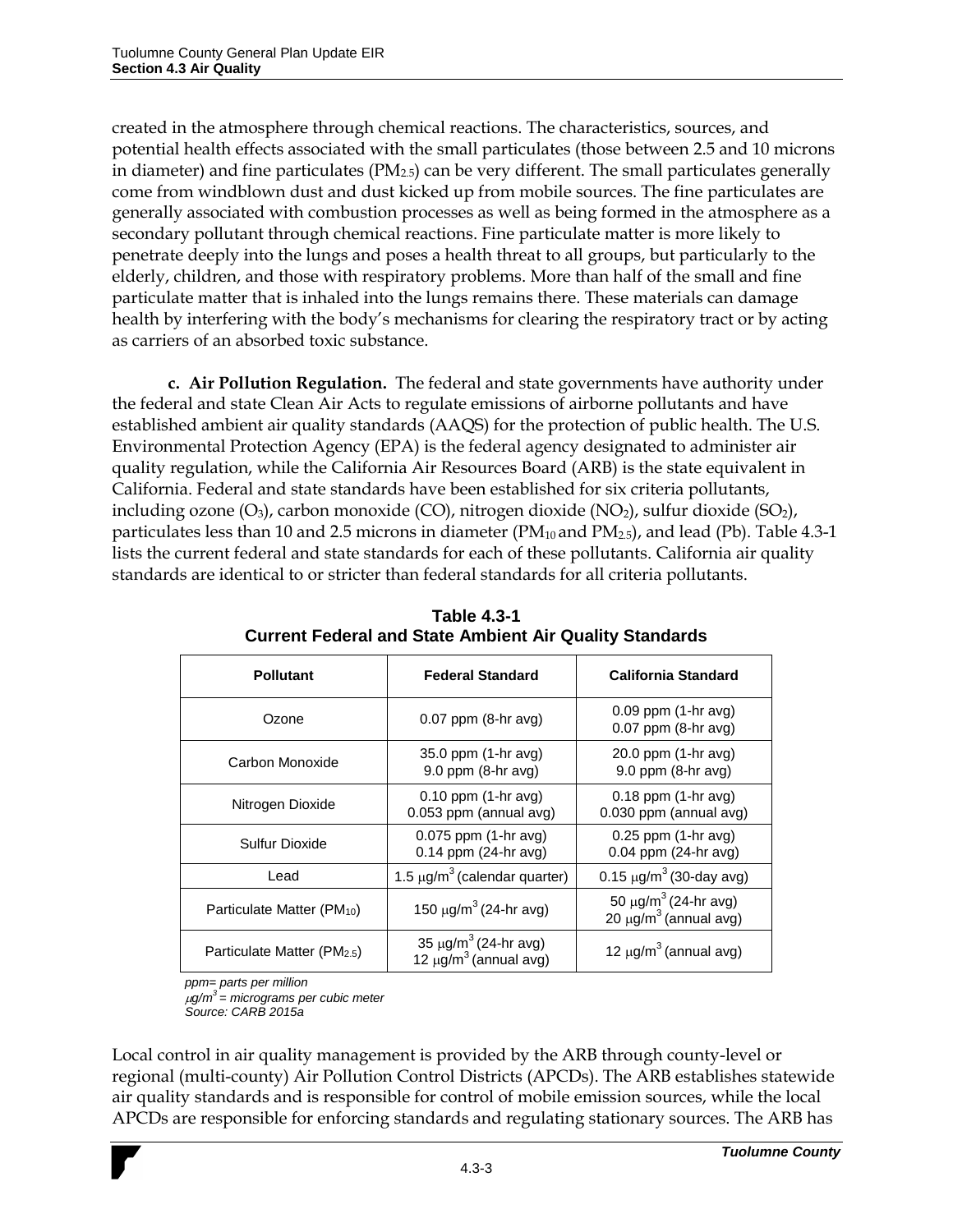established 15 air basins statewide. Tuolumne County is located within the Mountain Counties Air Basin (Basin) which covers the mountainous area of the central and northern Sierra Nevada Mountains, from Plumas County south to Mariposa County. The basin comprises all or portions of seven air quality control districts: the Northern Sierra AQMD, and the Placer, El Dorado, Amador, Calaveras, Tuolumne and Mariposa County APCDs. The air basin is thinly populated, its communities separated from one another by the basin's complex terrain.

**d. Current Ambient Air Quality.** The local APCDs and AQMDs are required to monitor air pollutant levels to ensure that air quality standards are met and, if they are not met, to develop strategies to meet the standards. Depending on whether the standards are met or exceeded, the local air basin is classified as being in "attainment" or "non-attainment." The Mountain Counties Air Basin violates the State ozone standard due to transport from the Sacramento Valley, the San Joaquin Valley and the San Francisco Bay Area. The region is in attainment for the federal one hour standard, except for the western portions of El Dorado and Placer counties which are part of the Sacramento federal nonattainment area. Because the region's ozone violations are the result of transport, the Mountain Counties' air quality planning process was not triggered by the California Clean Air Act. Instead the region is relying principally on emission reductions from the upwind areas (CARB, 2001).

The Tuolumne County portion of the Mountain Counties Air Basin is a non-attainment area for the state standards for ozone and is unclassified or in attainment for the federal standards for ozone and for the federal and state standards for carbon monoxide, nitrogen dioxide, sulfur dioxide, PM10, PM2.5, and lead (CARB, 2013b). The Tuolumne County APCD is responsible for implementing emissions standards and other requirements of federal and state laws regarding most types of stationary emission sources. CARB has determined that the ozone levels in Tuolumne County are caused by "overwhelming transport" of emissions into the air district (CAPCOA, 2015). Therefore, the APCD is relieved from preparing an attainment plan for ozone, and no other criteria air pollutant levels are high enough to require an attainment plan. Although there are no required attainment plans, or other local plans specifically addressing air quality, Tuolumne County must conform to existing state and federal air quality standards.

Air quality data from the Sonora-Barretta Street monitoring station, which is located in the City of Sonora, is summarized in Table 4.3-2. As shown in Table 4.3-2, the State and Federal eighthour ozone standards were exceeded multiple times between 2012 and 2014. No exceedances of the one-hour ozone standard have occurred in the last three years.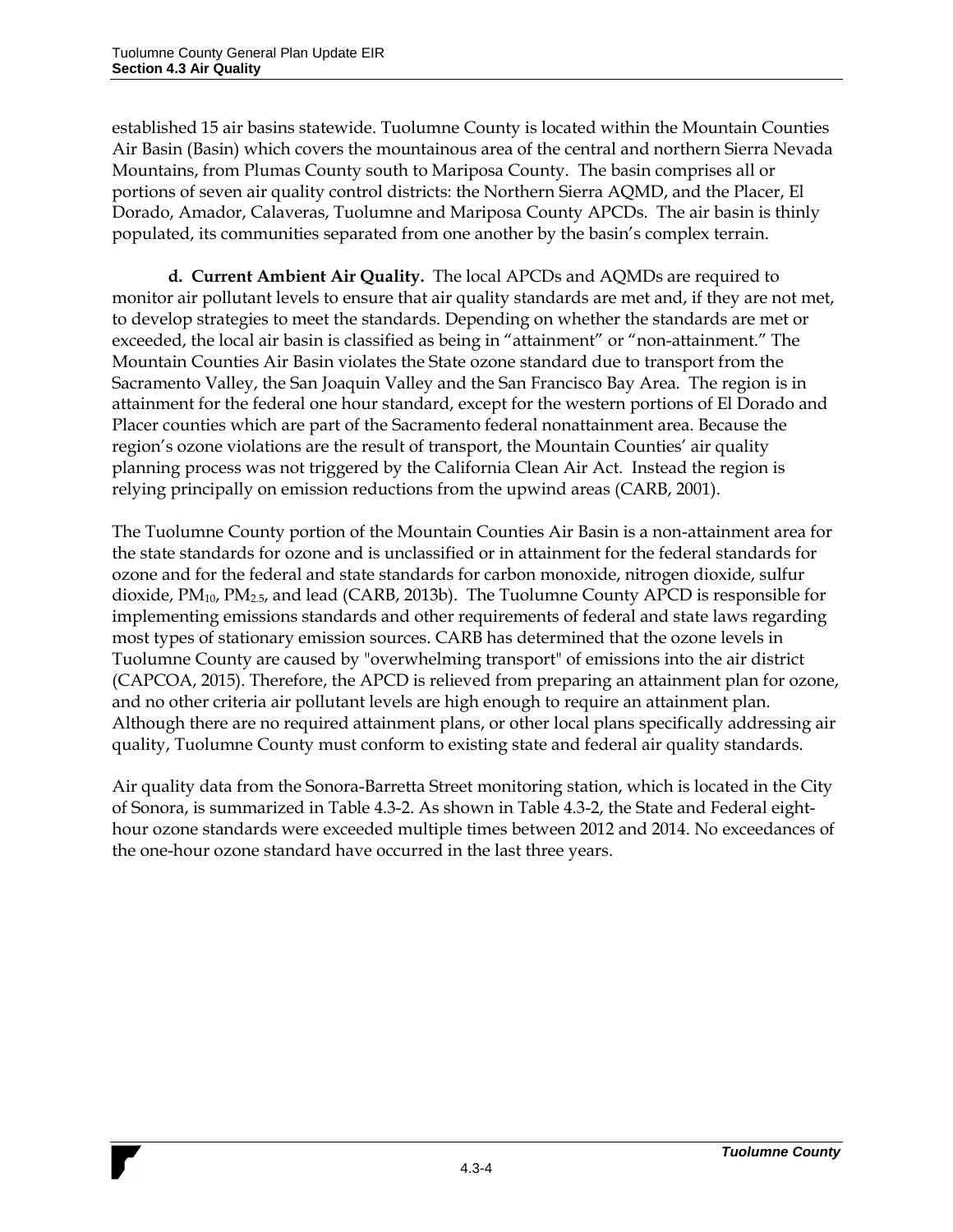| <b>Pollutant</b>                                         | 2012 | 2013 | 2014 |  |
|----------------------------------------------------------|------|------|------|--|
| Ozone, ppm, 1-hour                                       |      |      |      |  |
| Number of days of State exceedances<br>$(>0.09$ ppm $)$  | 0    | 0    | 0    |  |
| Ozone, ppm, 8-hour                                       |      |      |      |  |
| Number of days of State exceedances<br>$(>0.070$ ppm $)$ | 14   | 2    | 20   |  |
| Number of days of Federal exceedances<br>$(>0.075$ ppm)  | 3    |      | 2    |  |

*0B***Table 4.3-2 Ambient Air Quality Data**

*Sonora-Barretta Street Monitoring Station, 251 S. Barretta St, Sonora CA Source: CARB, 2015*

**e. Sensitive Receptors.** Ambient air quality standards have been established to represent the levels of air quality considered sufficient, with an adequate margin of safety, to protect public health and welfare. They are designed to protect that segment of the public most susceptible to respiratory distress, such as children under 14, the elderly over 65, persons engaged in strenuous work or exercise, and people with cardiovascular and chronic respiratory diseases. The majority of sensitive receptor locations are therefore residences, schools and hospitals. Sensitive receptors are located throughout Tuolumne County.

## **4.3.2 Impact Analysis**

**a. Methodology and Significance Thresholds.** Pursuant to the *State CEQA Guidelines*, air quality impacts related to the proposed project would be significant if the project would:

- *Conflict with or obstruct implementation of the applicable air quality plan;*
- *Violate any air quality standard or contribute substantially to an existing or project air quality violation;*
- *Result in a cumulatively considerable net increase of any criteria pollutant for which the project region is non-attainment under an applicable federal or state ambient air quality standard (including releasing emissions which exceed qualitative thresholds for ozone precursors);*
- *Expose sensitive receptors to substantial pollutant concentrations; or*
- *Create objectionable odors affecting a substantial number of people.*

As discussed above, there are no required attainment plans, or other local plans specifically addressing air quality within Tuolumne County. As such, this threshold will not be addressed further herein. The Tuolumne County APCD has developed specific numeric thresholds that apply to projects within the County. However, the Tuolumne County APCD thresholds apply to individual development projects and are not applicable at the programmatic level of the General Plan Update.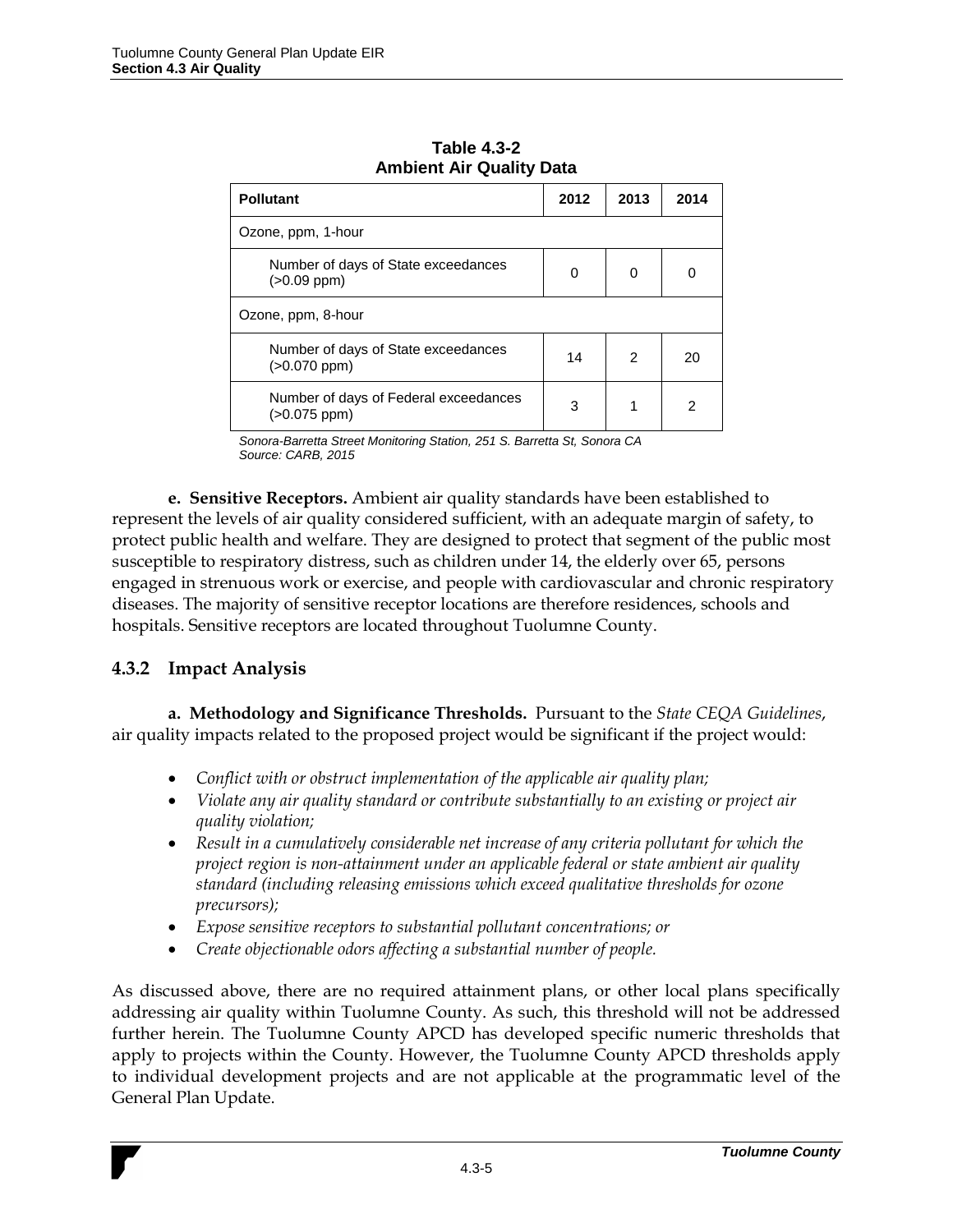Short-Term Emissions Methodology. Emissions from construction activities represent temporary impacts that are typically short in duration, depending on the size, phasing, and type of project. Air quality impacts can nevertheless be acute during construction periods, resulting in significant localized impacts to air quality. To date, neither the Tuolumne County APCD nor the County of Tuolumne have adopted significance thresholds for constructionrelated emissions. Construction-related emissions are speculative at the General Plan level because such emissions are dependent on the characteristics of individual development projects. However, because construction associated with buildout under General Plan Update would generate temporary criteria pollutant emissions, primarily due to the operation of construction equipment (e.g.,  $PM_{10}$  from grading) and truck trips, a qualitative analysis is provided below.

Long-Term Emissions Methodology. The methodology for determining the significance of air quality impacts is to compare 2015 existing conditions to the General Plan Update conditions in the year 2040, as required in CEQA Guidelines Section 15126.2(a). The analysis of air quality also includes a comparison between the expected 2040 future conditions and the proposed General Plan Update, and the expected 2040 future conditions if no plan were adopted ('No Project' scenario). State and federal clean air laws require that emissions of pollutants for which federal or state ambient air quality standards are violated be reduced from current levels. Therefore, the project's long term impacts to air quality is considered significant if the project results in mobile source emissions that significantly exceed existing levels. In this case, the pollutants of concern are ozone precursors (NOx and ROG) and particulate matter ( $PM_{2.5}$  and PM<sub>10</sub>), as these are the primary pollutants associated with land development and vehicle transportation.

Projected air emissions from mobile sources were calculated using the EMission FACtors (EMFAC) 2014 model emissions factors and were multiplied by vehicle miles traveled (VMT). The EMFAC emissions factors are established by CARB and accommodate certain mobility assumptions (e.g., vehicle speed, delay times, average trip lengths, and total travel time). VMT was extracted from the Tuolumne County Transportation Council (TCTC) Travel Demand Model and provided in the traffic study prepared by Wood Rodgers, Inc. (September 2015). Default VMT by speed class distributions for Tuolumne County were extracted from EMFAC 2014. Projected vehicle emissions for the year 2040 under the General Plan Update were compared with 2015 existing conditions and with future conditions under the 'No Project' scenario in 2040. If county-wide criteria pollutant emissions caused by the General Plan Update do not exceed the 2015 baseline, impacts to long-term air quality will not be considered significant.

## **b. Project and Cumulative Impacts.**

**Impact AQ-1 Construction activities associated with future development envisioned by the General Plan Update would have the potential to result in temporary adverse impacts on air quality in Tuolumne County. Impacts would be Class II***, significant but mitigable.*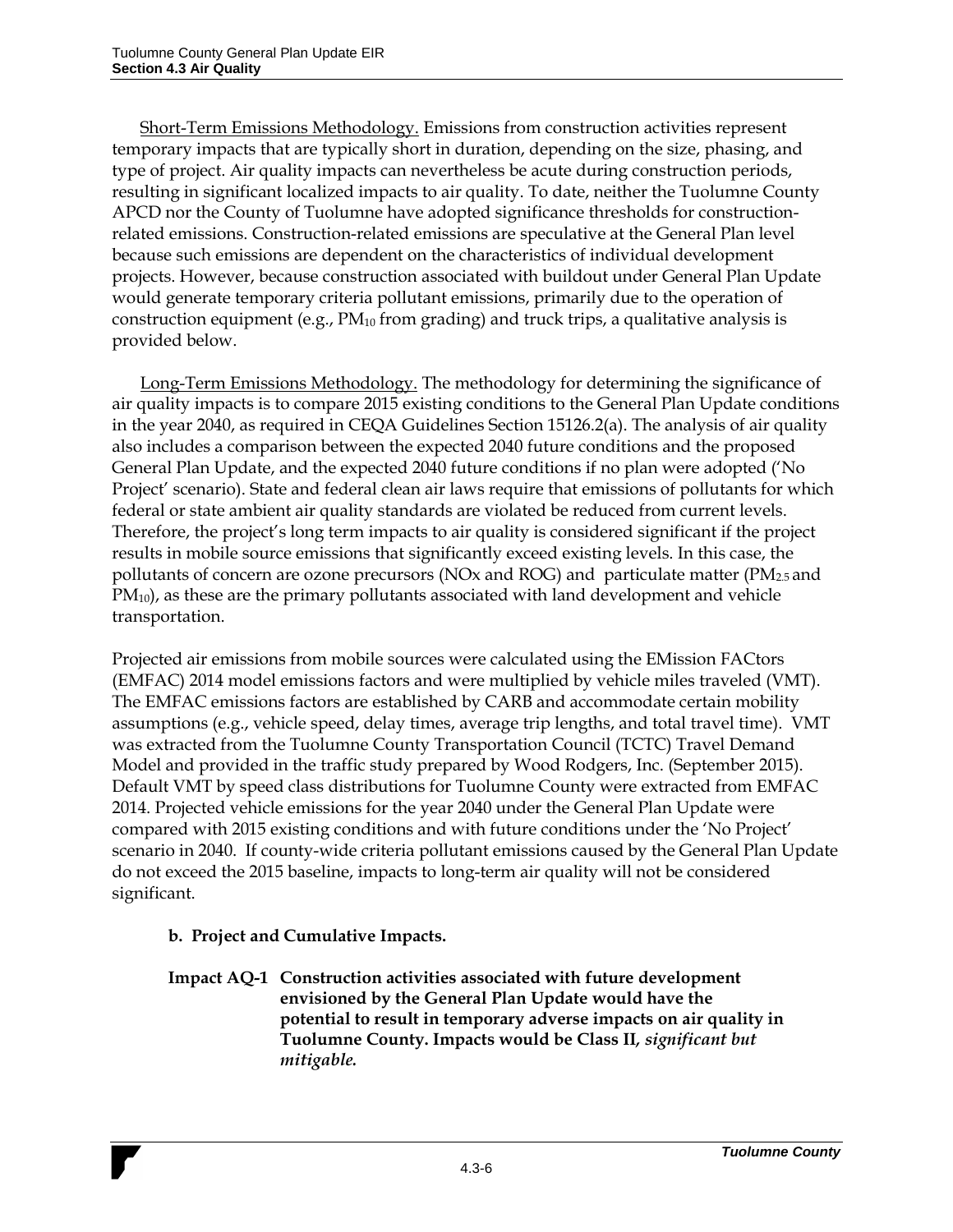There are three primary sources of short term emissions which would be generated by future development envisioned by the Land Use Element of the General Plan Update. These sources include: operation of construction vehicles, (i.e., scrapers, loaders, dump trucks); the creation of fugitive dust during clearing and grading; and the use of asphalt or other oil based substances during the final construction phases. The significance of daily emissions, particularly ROG and NOx emissions, generated by future development under the General Plan Update would depend on the quantity of equipment used and the hours of operation. The significance of fugitive dust ( $PM_{2,5}$  and  $PM_{10}$ ) emissions would depend upon the following factors: 1) the aerial extent of disturbed soils; 2) the length of disturbance time; 3) whether existing structures are demolished; 4) whether excavation is involved (including the potential removal of underground storage tanks); and, 5) whether transport of excavated materials offsite is necessary. The amount of ROG emissions generated by oil-based substances such as asphalt is dependent upon the type and amount of asphalt utilized. Asbestos can also be of concern during demolition activity associated with construction; however, the demolition, renovation, or removal of asbestoscontaining materials is subject to the limitations of the National Emissions Standards for Hazardous Air Pollutants (NESHAP) regulations as listed in the Code of Federal Regulations, requiring notification and inspection.

Future development or any transportation improvements under the General Plan Update may involve grading and paving, or the construction of permanent facilities. All grading and excavation would be required to conform to Tuolumne County grading approvals and comply with Tuolumne County APCD Rules. The precise quantity of emissions would need to be determined at the time of proposed construction of a given transportation improvement or development project. Although any individual improvement or development project may not generate significant short-term emissions, it is probable that several projects would be under construction simultaneously, generating cumulative construction emissions which could impact air quality. Tuolumne County is currently in nonattainment for the state ozone standards, and as such, impacts may be potentially significant.

The Air Quality Element of the Tuolumne County General Plan Update includes policies and implementation programs which would reduce emissions of criteria air pollutants associated with future development under the General Plan:

| Policy 12.A.1:  | Accurately determine and fairly mitigate the local and regional air<br>quality impacts of land development projects proposed in the County.          |
|-----------------|------------------------------------------------------------------------------------------------------------------------------------------------------|
| Implementation  |                                                                                                                                                      |
| Program 12.A.b: | Require significant air quality impacts identified during California<br>Environmental Quality Act review to be consistently and fairly<br>mitigated. |
| Implementation  |                                                                                                                                                      |
| Program 12.A.c: | Require all air quality mitigation measures to be feasible, implementable<br>and verifiable.                                                         |
| Implementation  |                                                                                                                                                      |
| Program 12.A.e: | Encourage developers to implement innovative measures to reduce air<br>quality impacts.                                                              |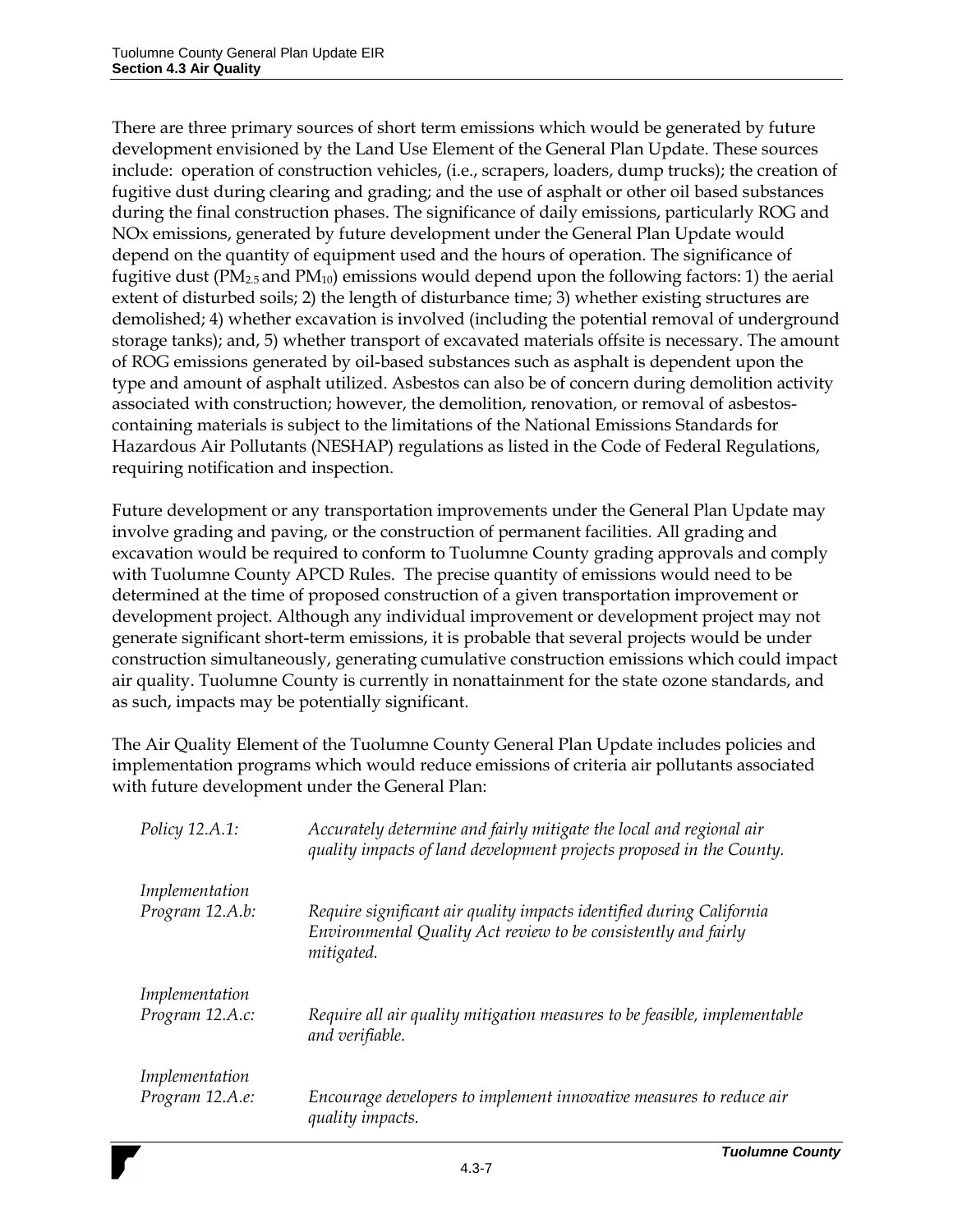In addition, Implementation Program 12.E.I designed to reduce greenhouse gas emissions (GHG) would also reduce emissions of ozone precursors associated with future development under the General Plan:

| Implementation<br>Program 12.E.l: | Encourage the following to reduce Greenhouse Gas emissions from<br>construction equipment:                                                                                                                                                                                                           |  |  |  |  |
|-----------------------------------|------------------------------------------------------------------------------------------------------------------------------------------------------------------------------------------------------------------------------------------------------------------------------------------------------|--|--|--|--|
|                                   | Substitute electrical equipment for diesel- and gasoline-powered<br>$\bullet$<br>equipment where practical.<br>Use alternatively fueled construction equipment on-site, where feasible,<br>$\bullet$<br>such as compressed natural gas (CNG), liquefied natural gas (LNG),<br>propane, or biodiesel. |  |  |  |  |
|                                   | • Avoid the use of on-site generators by connecting to grid electricity or<br>utilizing solar-powered equipment.<br>Limit heavy-duty equipment idling time to a period of 3 minutes or less,<br>$\bullet$<br>exceeding the California Air Resources Board regulation minimum                         |  |  |  |  |

In order to quantify the level of emissions associated with individual development projects, specific information regarding the size and type of development and the location of receptors would be needed. Therefore, impacts related to construction emissions are potentially significant and mitigation measures are required for construction activities associated with the General Plan Update.

*requirements of 5 minutes.*

Mitigation Measures. Temporary construction impacts associated with development envisioned by the General Plan would be reduced through implementation of AQ-1.

**AQ-1: Air Quality Element Policies and Actions for Construction Emissions.** The following implementation program should be added to the General Plan's Air Quality Element:

*Implementation Program 12.A.m: The following shall be adhered to during project construction to reduce air quality impacts:* 

- *Exposed soils shall be watered as needed to control wind borne dust.*
- *Exposed piles of dirt, sand, gravel, or other construction debris shall be enclosed, covered and/or watered as needed to control wind borne dust.*
- *Vehicle trackout shall be minimized through the use of rubble strips and wheel washers for all trucks and equipment leaving the site.*
- *Sweep streets once a day if visible soil materials are carried to adjacent streets (recommend water sweepers with reclaimed water )*
- *On-site vehicle speed shall be limited to 15 miles per hour on unpaved surfaces.*
- *Loads on all haul/dump trucks shall be covered securely or at least two feet of freeboard shall be maintained on trucks hauling loads.*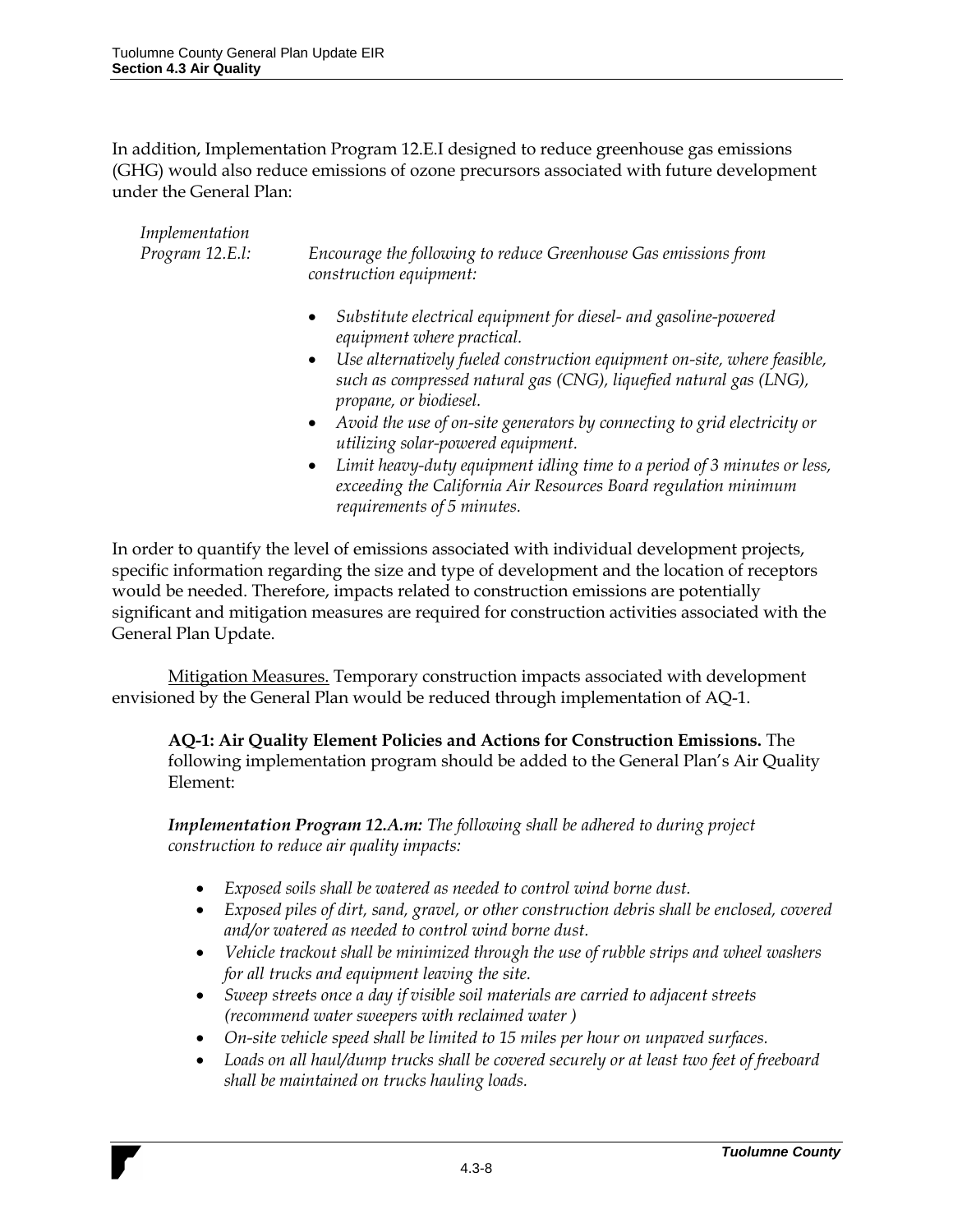- *Construction equipment shall be maintained and tuned at the interval recommended by the manufacturers to minimize exhaust emissions.*
- *Equipment idling shall be kept to a minimum when equipment is not in use.*
- *Construction equipment shall be in compliance with the California Air Resources Board off-road and portable equipment diesel particulate matter regulations.*

*Alternative construction-related air quality measures may be adopted by the decisionmaking body after considering a project-specific air quality analysis prepared by a qualified consultant.*

Significance after Mitigation. Impact would be less than significant with implementation of mitigation measure AQ-1.

Long-term emissions associated with future development in Tuolumne County in accordance with the General Plan Update would be those associated with mobile (vehicle trips) and area sources (wood burning stoves and electricity consumption).

#### **Mobile Sources**

Projected on-road vehicle emissions for the year 2040 under the proposed General Plan Update were compared to 2015 baseline conditions and a 'No Project' scenario. The 'No Project' scenario accounts for future growth, but the transportation improvements and land use scenario identified in the General Plan Update are not implemented. The on-road vehicle source emissions estimates for the proposed General Plan Update were produced with the EPA approved EMFAC2014 emission inventory model developed by CARB for use in California. Table 4.3-3 shows the results of the long-term emissions analysis based on annual VMT which were computed for each scenario using TCTC's Travel Demand Model.

| REGIONAL LINISSIONS ANALYSIST          |                |                         |                          |                          |                          |                  |                          |
|----------------------------------------|----------------|-------------------------|--------------------------|--------------------------|--------------------------|------------------|--------------------------|
| <b>Scenario</b>                        | VMT<br>(Daily) | $PM_{10}$<br>(tons/day) | $PM_{2.5}$<br>(tons/day) | <b>NOx</b><br>(tons/day) | <b>ROG</b><br>(tons/day) | CO<br>(tons/day) | <b>SOx</b><br>(tons/day) |
| <b>Baseline</b>                        | 1.829.654      | 0.14                    | 0.07                     | 2.64                     | 1.51                     | 11.46            | 0.01                     |
| 'No Project' Scenario                  | 2.188.733      | 0.12                    | 0.05                     | 0.41                     | 0.35                     | 1.81             | 0.01                     |
| <b>Proposed General</b><br>Plan Update | 2,170,502      | 0.12                    | 0.05                     | 0.41                     | 0.34                     | 1.80             | 0.01                     |

**Table 4.3-3 Regional Emissions Analysis‡**

*‡The on-road mobile source criteria pollutant emissions estimates for the General Plan Update were calculated using CARB's EMFAC2014 emission inventory model. VMT data were extracted from the TCTC Travel Demand Model. VMT data includes passthrough trips from vehicles travelling through Tuolumne County that do not have an origin or destination within the county and therefore represent a worst-case scenario. NOx and CO emissions are presented above using winter values and ROG emissions are presented above using summer values to provide a worst case estimate based on the seasons in which individual criteria pollutant emissions are highest. Emissions for PM10, PM2.5, and SOx were the equal in both seasons.*

**Impact AQ-2 Implementation of the General Plan Update would result in an overall reduction of on-road vehicle emissions when compared to baseline conditions and would not result in an increase in emissions as compared to the 'No Project' scenario. Therefore, long-term operational impacts would be Class III,** *less than significant***.**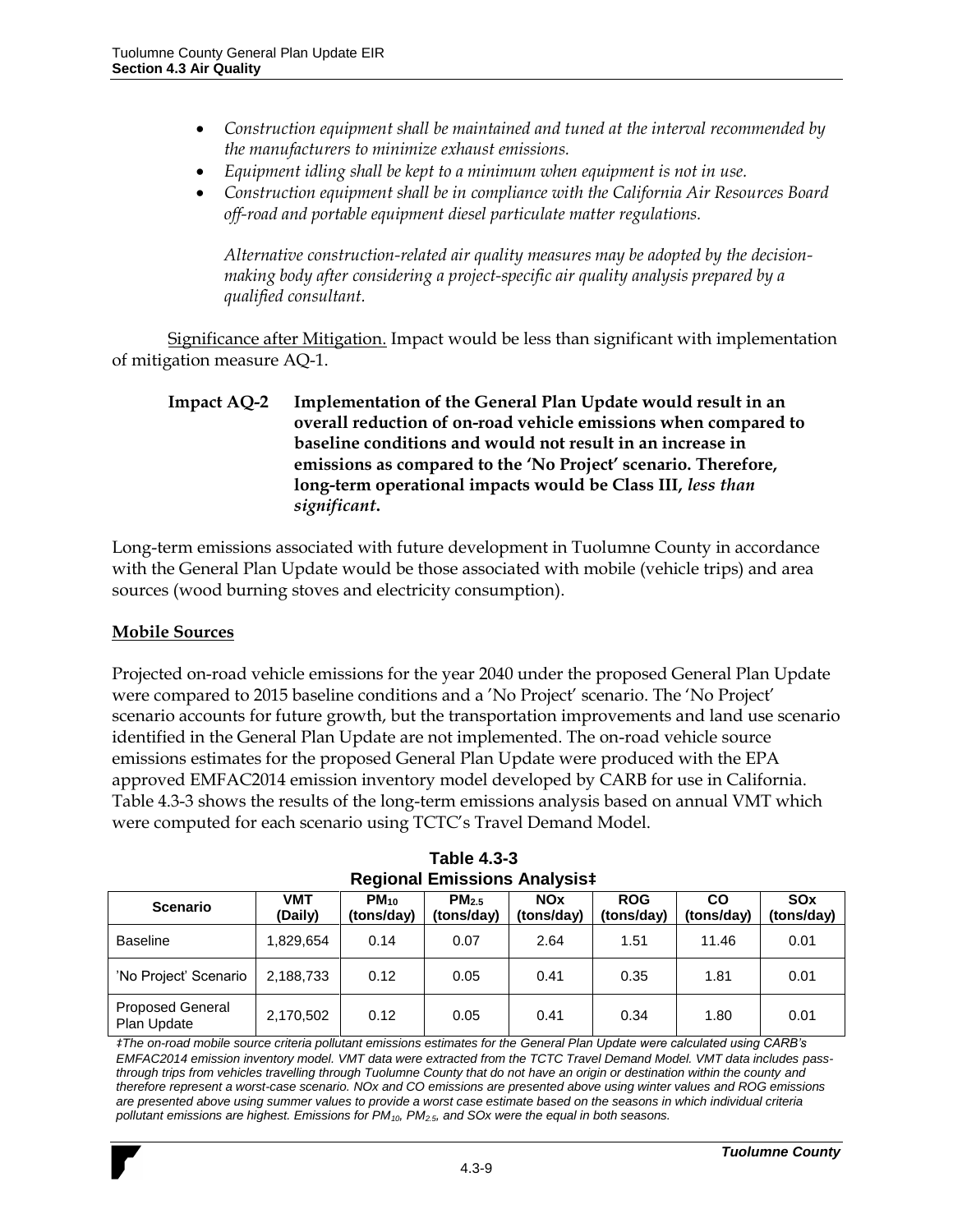As previously noted, Tuolumne County is currently classified as being a non-attainment area for the state standards for ozone due to "overwhelming transport" of emissions into the air district (CAPCOA, 2015). As shown in Table 4.3-3, emissions levels are forecast to decline between 2015 and 2040 despite projected future growth. These estimates are consistent with the state-wide continuing downward trend in emissions levels caused by CARB rules designed to reduce emissions from cars and trucks.

As shown in Table 4.3-3, data indicates that emission levels for ROG and CO would be reduced and emission levels for  $PM_{10}$ ,  $PM_{2.5}$ , NOx, and SOx would not increase as compared to the 'No Project' scenario levels with the implementation of the General Plan Update (Distinctive Communities scenario). The decrease in ROG and CO emissions is primarily due to the reduced daily VMT resulting from the future land use scenario envisioned by the General Plan Update which is intended to encourage land use growth in/near the urbanized, high-density population centers such as the City of Sonora and community of Jamestown, ultimately increasing density and improving circulation and multimodal connections. The 'No Project' scenario is based on current land use designations and does not incorporate increased density and other VMT-reducing land use strategies included under the General Plan Update. Therefore, the General Plan Update would have a beneficial effect on air quality. Since the General Plan would result in an overall reduction of on-road vehicle emissions when compared to baseline conditions and would not result in an increase in emissions as compared to the 'No Project' scenario, long-term operational impacts associated with the Distinctive Communities scenario (the General Plan Update) would be less than significant.

In addition, the Air Quality Element of the Tuolumne County General Plan Update includes policies and implementation programs which would support the reduction of criteria pollutant air emissions from mobile sources associated with future development under the General Plan:

| Implementation  |                                                                                                                                                                                                                                                                                                                             |
|-----------------|-----------------------------------------------------------------------------------------------------------------------------------------------------------------------------------------------------------------------------------------------------------------------------------------------------------------------------|
| Program 12.B.h: | Encourage new development to be planned to result in smooth flowing<br>traffic conditions for major roadways. This includes traffic signals and<br>traffic signal coordination, parallel roadways and connections within and<br>between neighborhoods where significant reductions in overall emissions<br>can be achieved. |
|                 |                                                                                                                                                                                                                                                                                                                             |

Impacts associated with emissions from mobile sources resulting from implementation of the General Plan Update would be less than significant.

#### **Area Sources**

Build-out under the General Plan Update would result in a net increase of 5,159 dwelling units, 938,000 square feet of commercial development, and 196,000 square feet of industrial development above existing conditions (year 2015). This represents a 24 percent increase in dwelling units, 20 percent increase in commercial development, and 11 percent increase in industrial development above existing conditions. New development under the General Plan Update would result in criteria pollutant air emissions due to electricity and consumption. In addition, new residential development would result in criteria pollutant air emissions due to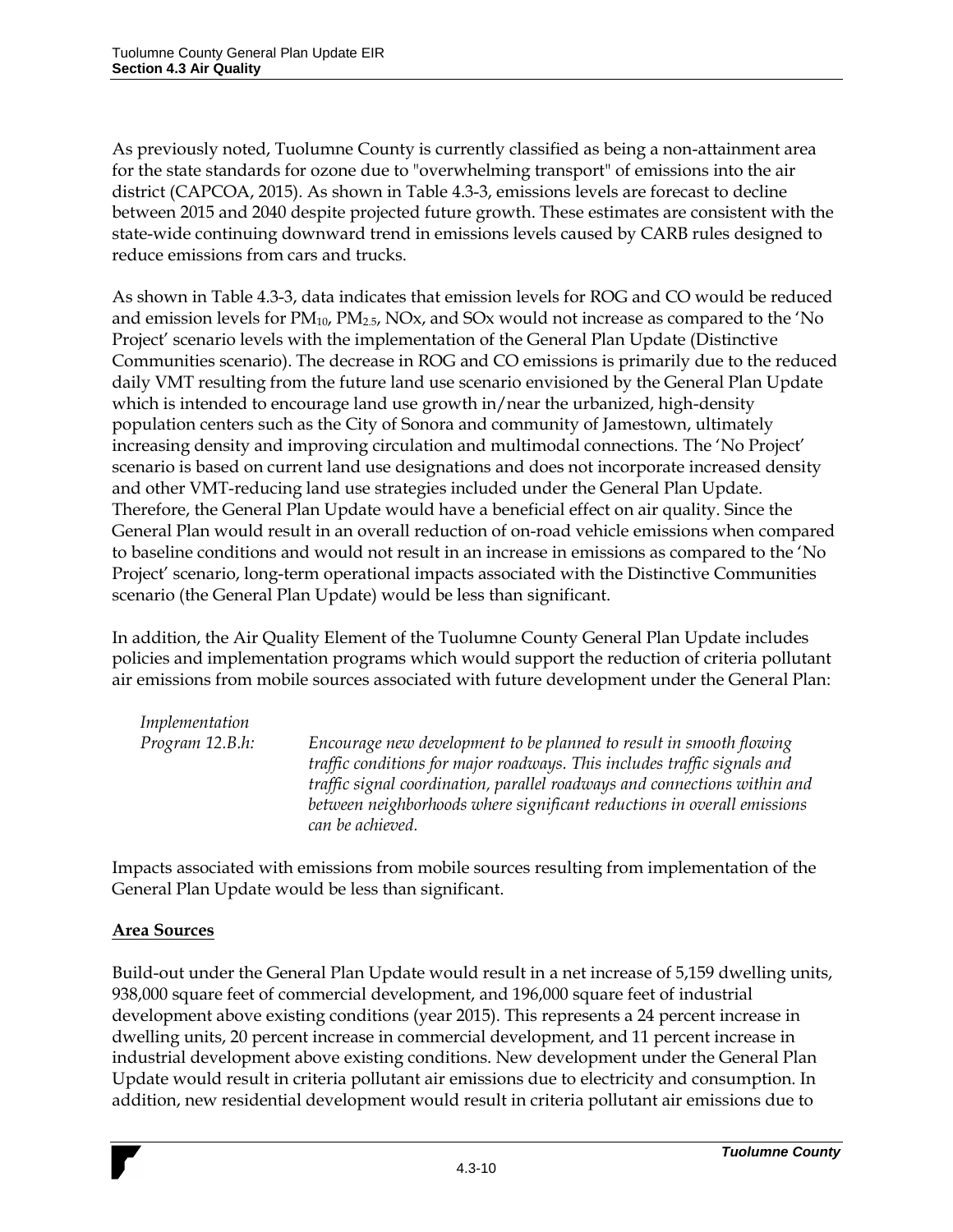the development of additional sources that produce smoke (i.e., fireplace installations in new development). Therefore, the General Plan Update would facilitate proportional increases in area source criteria pollutants as a result of increased energy usage from new development.

It is important to note that new development would continue to occur throughout the County regardless of whether the General Plan Update is adopted or not. However, criteria pollutant emissions levels under the General Plan Update would be reduced from the 'No Project' scenario levels. Under the 'No Project' scenario the County would experience a total of 26,415 dwelling units, 5,562,000 square feet of commercial development, 1,915,000 square feet of industrial development, and 11,042 acres of public lands. Development under the General Plan Update would result in a net decrease of 16 dwelling units, 1,000 square feet of industrial development, and one acre of public lands as compared to the 'No Project' scenario. In addition, the General Plan Update would not result in an increase in commercial development over the 'No Project' scenario. Therefore, the General Plan Update would result in proportional decreases in area source criteria pollutants compared to the 'No Project' scenario. Long-term area source emissions associated with future development under the General Plan Update would be reduced from levels anticipated under the 'No Project' scenario.

In addition, the Air Quality Element of the Tuolumne County General Plan Update includes a goal, policy and implementation programs which would further reduce criteria pollutant air emissions associated with fireplace installations and energy use resulting from future development under the General Plan Update compared to existing conditions:

| Goal 12.C:      | Minimize air pollutant emissions from woodburning fireplaces and<br>appliances.                                                                                                                                                                                            |
|-----------------|----------------------------------------------------------------------------------------------------------------------------------------------------------------------------------------------------------------------------------------------------------------------------|
| Policy 12.C.1:  | Promote development that minimizes the use of energy sources that<br>produce smoke and maximizes the use of energy conservation and clean<br>or renewable energy sources.                                                                                                  |
| Implementation  |                                                                                                                                                                                                                                                                            |
| Program 12.C.a: | Continue to limit non EPA-certified fireplace installations in new<br>developments in areas of the County where resulting air quality impacts<br>would be cumulatively significant.                                                                                        |
| Implementation  |                                                                                                                                                                                                                                                                            |
| Program 12.C.b: | Continue to require the installation of low-emitting, EPA-certified fireplaces,<br>woodstoves or pellet stoves where such wood-burning devices are desired by<br>the developers and/or future homeowners except where prohibited due to<br>cumulative air quality impacts. |
| Implementation  |                                                                                                                                                                                                                                                                            |
| Program 12.C.c: | Encourage the incorporation of energy conservation into the design of<br>residential and commercial buildings; such as Tier 1 and Tier 2 of the Green<br>Building Code.                                                                                                    |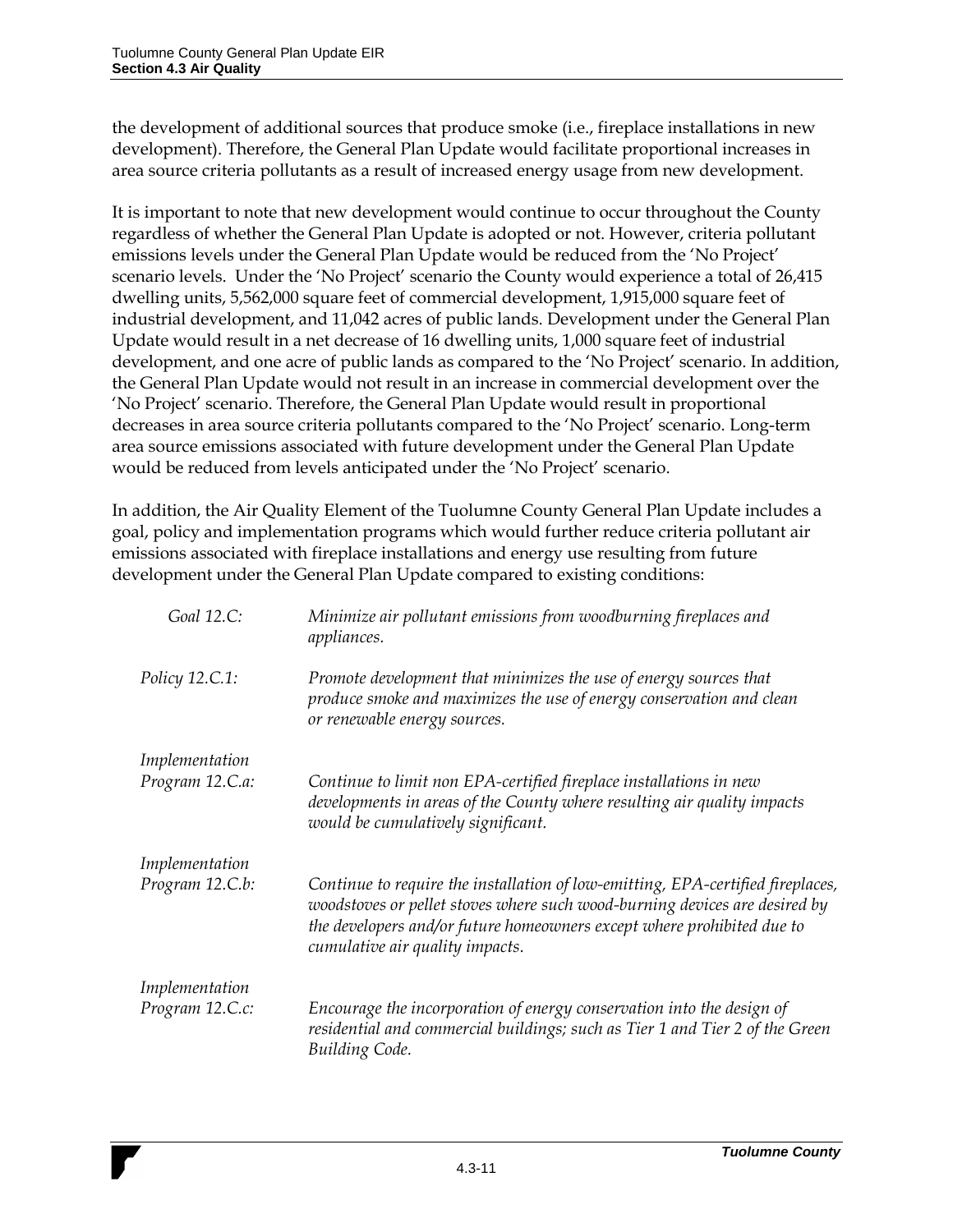With adherence to the goal, policy and implementation programs listed above, impacts associated with emissions from area sources resulting from implementation of the General Plan Update would be less than significant.

Mitigation Measures. None required.

Significance after Mitigation. Impacts would be less than significant without mitigation.

**Impact AQ-3 The General Plan Update would facilitate residential development in proximity to local roadways and other potential sources of toxic air pollutants, which may increase exposure of sensitive receptors to hazardous air pollutants that may cause health risks and odors that may be a nuisance. Local roadways within Tuolumne County have low traffic volumes and would not represent a significant source of hazardous pollutants. In addition, implementation of the General Plan Update would not result in a regional increase in toxic air emissions when compared to the 'No Project' scenario. However, siting of new sensitive receptors within close proximity to toxic emissions generating facilities may occur as a result of development facilitated by the General Plan Update. Impacts would be Class II,** *significant but mitigable***.**

The future land use scenario envisioned by the General Plan Update is intended to encourage land use growth in/near the urbanized, high-density population centers such as the City of Sonora and community of Jamestown, ultimately increasing density and improving circulation and multimodal connections. As a result, the General Plan Update would facilitate residential development in proximity to local roadways and other potential sources of toxic air pollutants (e.g., distribution centers, dry cleaning facilities, gas stations, etc.).

The population residing close to highways or busy roadways may experience adverse health effects beyond those typically found in urban areas. Proximity to highways increases cancer risk and exposure to particulate matter. Similarly, proximity to heavily travelled transit corridors and intersections would expose residents to higher levels of diesel particulate matter and carbon monoxide. CARB, in the *Air Quality and Land Use Handbook: A Community Health Perspective* (June 2005) recommends avoiding siting new sensitive land uses, such as residences, schools, daycare centers, playgrounds, or medical facilities, within 500 feet of a freeway, urban roads with 100,000 vehicles/day, or rural roads with 50,000 vehicles/day. There are no roadways within Tuolumne County that meet the definition of typical urban freeways (truck traffic of 10,000-20,000/day). The most heavily travelled roadways in Tuolumne County are two-lane highways including State Route 49 (SR 49), State Route 108 (SR 108), and State Route 120 (SR 120). According to the traffic study provided by Wood Rodgers, the existing average daily traffic (ADT) on SR 49, SR 108, and SR 120 did not exceed 23,500 ADT in 2014. Due to the low ADT of roadways within Tuolumne County, sensitive receptors residing close to roadways would not experience adverse health effects beyond those typically found in urban areas or higher than regional averages. In addition, siting of sensitive receptors within close proximity to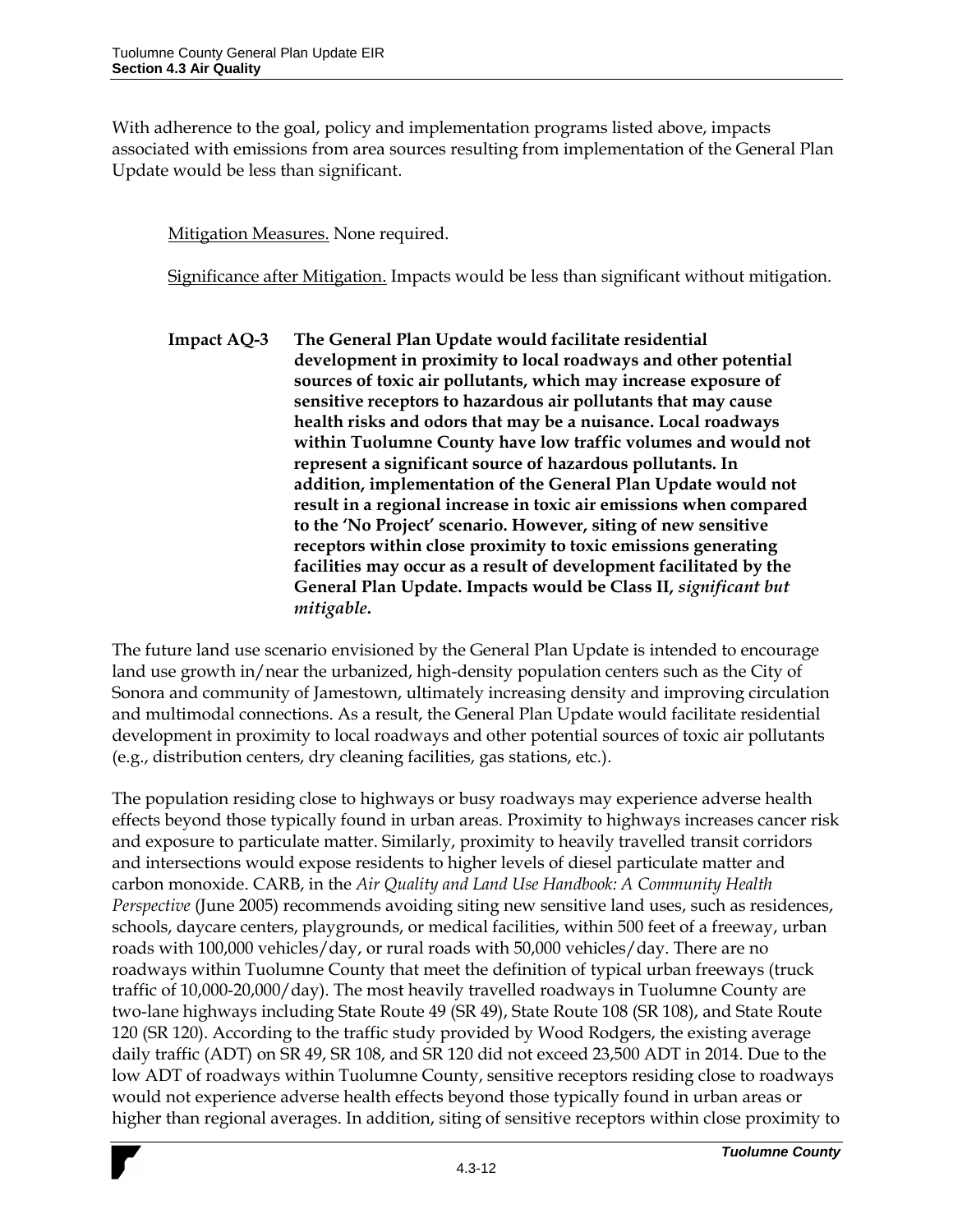the Sierra Railroad would not represent a significant adverse health effect as modern capacity freight cars are not able to access lumber mills and passenger trains have been curtailed due to safety concerns. Impacts related to health risks within any given distance of mobile sources in the region would be less than significant.

Furthermore, an analysis of 2040 on-road mobile source diesel PM<sub>10</sub>, diesel PM<sub>2.5</sub>, diesel NOx, diesel ROG, diesel CO, and diesel SOx emissions is shown in Table 4.3-4. Model results indicate that for all criteria pollutants diesel emissions for the General Plan Update would be below or equal to the 'No Project' scenario. In addition, projected General Plan Update diesel emissions would be reduced below 2015 baseline conditions. Therefore, impacts related to diesel particulate matter exposure at the regional level would be less than significant under the Distinctive Communities scenario (the General Plan Update).

| <b>Scenario</b>              | <b>Diesel</b><br>$PM_{10}$<br>(tons/day) | <b>Diesel</b><br>PM <sub>2.5</sub><br>(tons/day) | <b>Diesel</b><br><b>NOx</b><br>(tons/day) | <b>Diesel</b><br><b>ROG</b><br>(tons/day) | <b>Diesel</b><br>CO<br>(tons/day) | <b>Diesel</b><br><b>SOx</b><br>(tons/day) |
|------------------------------|------------------------------------------|--------------------------------------------------|-------------------------------------------|-------------------------------------------|-----------------------------------|-------------------------------------------|
| <b>Baseline</b>              | 0.04                                     | 0.03                                             | 1.26                                      | 0.06                                      | 0.27                              | 0.00                                      |
| 'No Project' Scenario        | 0.02                                     | 0.01                                             | 0.25                                      | 0.01                                      | 0.06                              | 0.00                                      |
| Proposed General Plan Update | 0.02                                     | 0.01                                             | 0.24                                      | 0.01                                      | 0.06                              | 0.00                                      |

**Table 4.3-4 On-Road Mobile Source Toxics Comparison‡**

*‡The on-road mobile source criteria pollutant emissions estimates for the General Plan Update were calculated using CARB's EMFAC2014 emission inventory model. VMT data were extracted from the TCTC Travel Demand Model and provided in the traffic study prepared by Wood Rodgers, Inc. (September 2015). VMT data includes pass-through trips from vehicles travelling through Tuolumne County that do not have an origin or destination within the county and therefore represent a worst-case scenario. NOx and CO emissions are presented above using winter values and ROG emissions are presented above using summer values to provide a worst case estimate based on the seasons in which individual criteria pollutant emissions are highest. Emissions for PM10, PM2.5, and SOx were the equal in both seasons.*

As discussed above, a strategy of the proposed General Plan land use scenario (the Distinctive Communities Scenario) is to direct growth in/near the urbanized, high-density population centers. This could result in more people being exposed to elevated health risks as compared to areas of the region more distant from such facilities. The location and pattern of the proposed General Plan growth would influence travel behavior, and provide a means to determine the impact of future vehicle emissions in the proposed plan area. A compact growth pattern served by an efficient and diverse transportation system facilitates a reduction in automotive travel and increases walking, bicycling, and transit use—all of which reduce individual vehicle trips and associated VMT. Reduced VMT and vehicle trips are directly linked to reduced regional criteria air pollutant emissions and toxic air emissions from mobile sources. It is important to note that a variety of other factors contribute to the decline in contaminant emissions compared to existing conditions, including vehicle technology, cleaner fuels, and fleet turnover. However, in order to achieve the greatest VMT reductions from a compact growth pattern, development must also be in close proximity to public transit and major roadway corridors. Although the precise location and density of such development is not known at this time, the proposed General Plan may result in new sensitive receptors close to existing and new hazardous air pollutant sources including toxic emissions generating facilities (e.g., distribution centers, dry cleaning facilities, gas stations, etc.), which may result in an increase in exposure of sensitive receptors to elevated health risks as compared to areas of the region more distant from such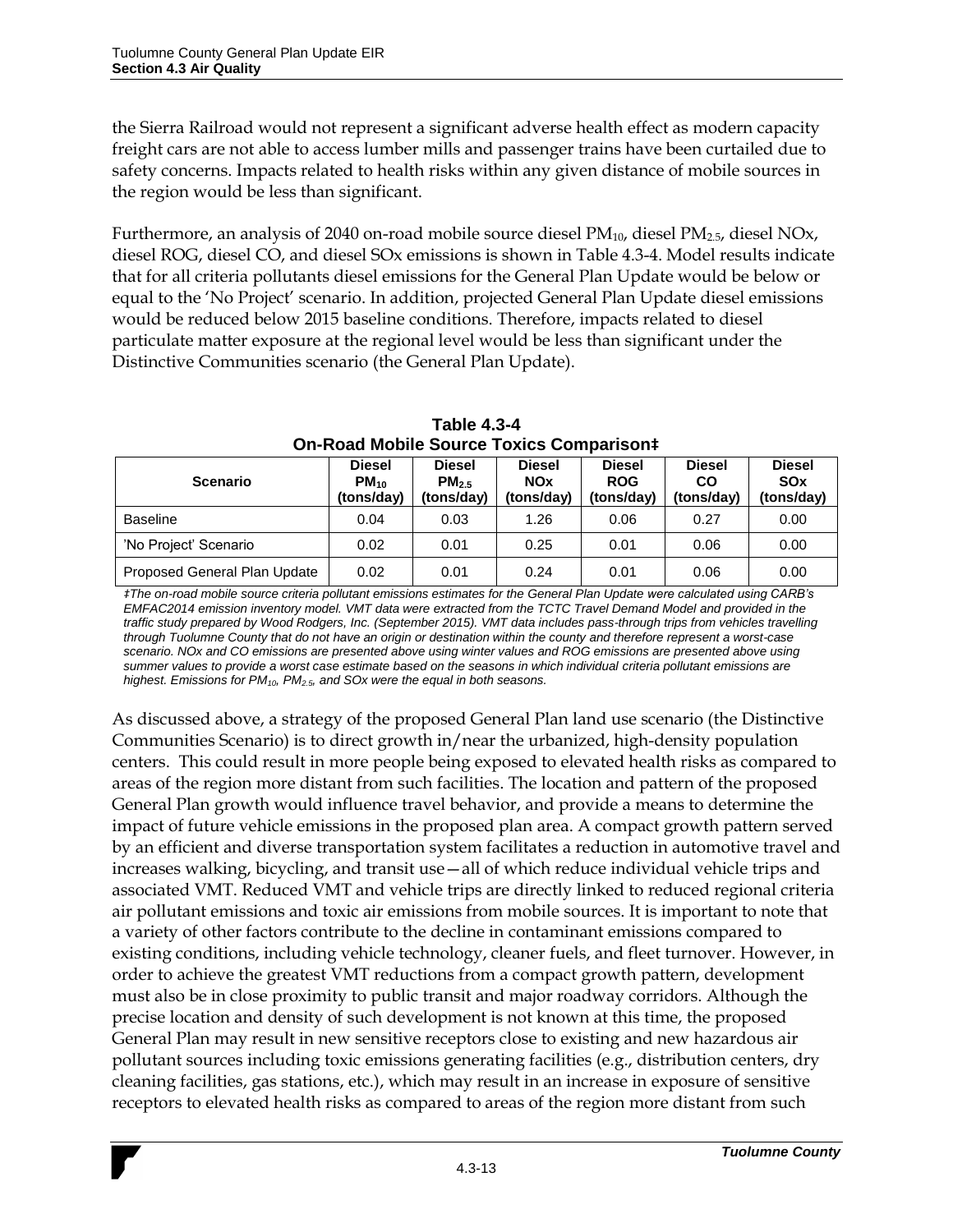facilities. In addition, new sensitive receptors may be exposed to nuisance odors. Therefore, impacts would be potentially significant.

The Air Quality Element of the Tuolumne County General Plan Update includes policies and implementation programs which would reduce impacts to sensitive receptors associated with future development under the General Plan Update:

| Policy 12.A.1:  | Accurately determine and fairly mitigate the local and regional air<br>quality impacts of land development projects proposed in the County.                                                                                                                        |
|-----------------|--------------------------------------------------------------------------------------------------------------------------------------------------------------------------------------------------------------------------------------------------------------------|
| Implementation  |                                                                                                                                                                                                                                                                    |
| Program 12.A.j: | Establish buffer zones to separate new residential development projects<br>and projects categorized as sensitive receptors (e.g., hospitals,<br>convalescent homes and schools) from industrial sites and/or sites that<br>may emit toxic or hazardous pollutants. |
| Implementation  |                                                                                                                                                                                                                                                                    |
| Program 12.A.k: | Establish buffer zones to create an adequate distance between new air<br>pollution point sources such as, but not limited to, industrial,<br>manufacturing and processing facilities, and residential areas and<br>sensitive receptors.                            |

Implementation Programs 12.A.j and 12.A.k do not specifically establish buffer zones to separate sensitive receptors from sources of toxic or hazardous pollutants. Therefore, impacts would remain potentially significant and mitigation measures are required for future development associated with the General Plan Update.

Mitigation Measures. Potential impacts to sensitive receptors associated with development envisioned by the General Plan Update would be reduced through implementation of Mitigation Measure AQ-2.

**AQ-2: Air Quality Element Policies and Implementation Programs for Sensitive Receptors.** The following implementation programs should be added to Policy 12.A.1 of the General Plan Update Air Quality Element:

**Implementation Program 12.A.n:** Do not locate new urban residential development projects and projects categorized as sensitive receptors (e.g., hospitals, convalescent homes and schools) within 500 feet from industrial sites and/or sites that may emit toxic or hazardous pollutants. If a 500 foot buffer is not feasible, compliance with Implementation Program 12.A.o shall be required. Implementation Program 12.A.n is no longer applicable once buffer zones are established per Implementation Program 12.A.j and 12.A.k.

**Implementation Program 12.A.o:** The following measures (as appropriate and feasible) shall be incorporated into any project building design for residential, school and other sensitive uses located within 500 feet of toxic emissions generating facilities (e.g., distribution centers, dry cleaning facilities, gas stations, etc.) and other sources of diesel particulate matter and other known carcinogens. The project applicant shall retain a qualified consultant to prepare a health risk assessment in accordance with CARB and the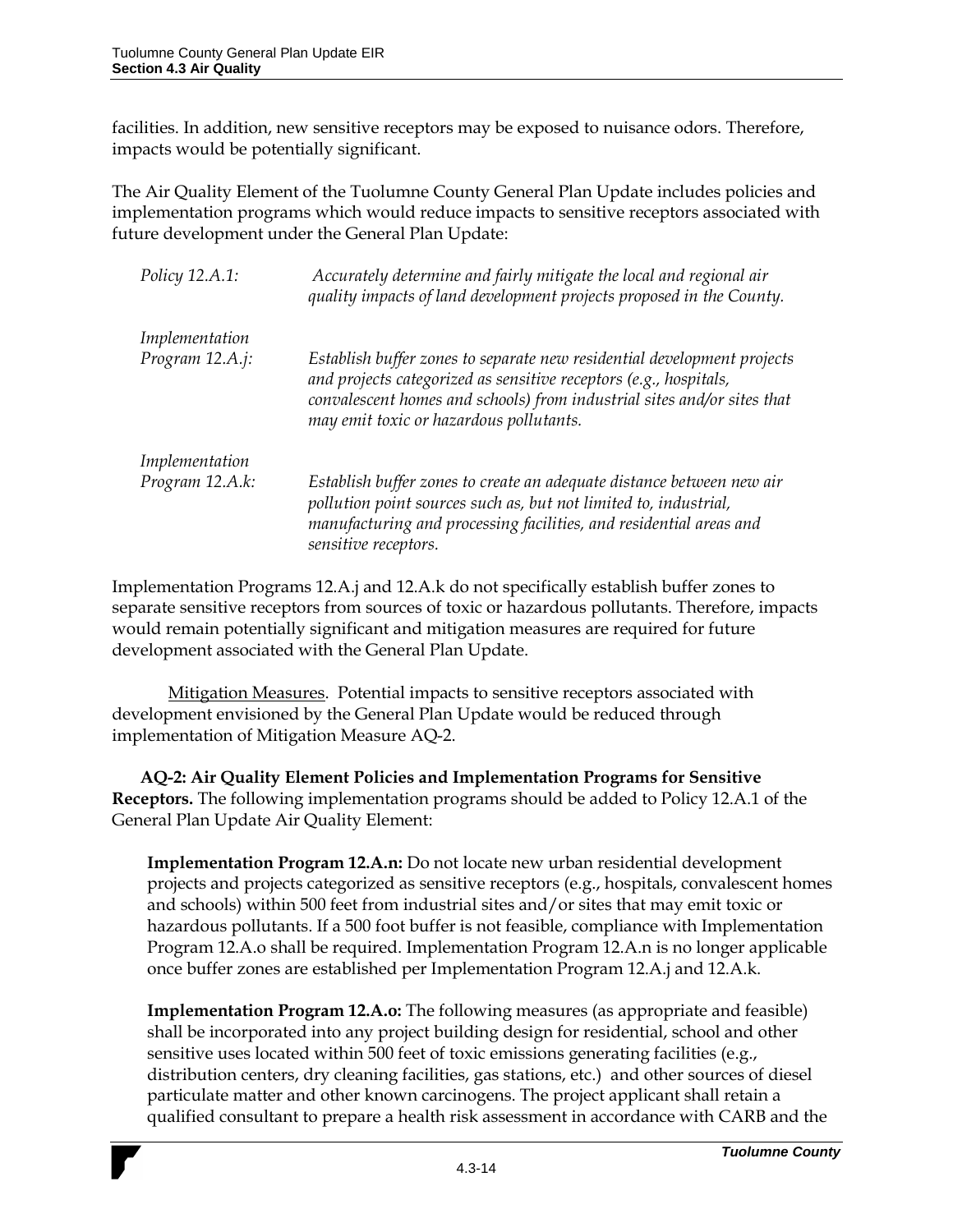Office of Environmental Health and Hazard Assessment requirements to determine the exposure of project residents/occupants/users to stationary air quality polluters prior to issuance of a demolition, grading, or building permit. The health risk assessment shall be submitted to the County for review and approval. The County shall implement any approved health risk assessment recommendations to a level which would not result in exposure of sensitive receptors to substantial pollutant concentrations. Implementation Program 12.A.o is no longer applicable once buffer zones are established per Implementation Program 12.A.j and 12.A.k.

Significance after Mitigation. Mitigation measure AQ-2 would assure that sensitive receptors would not be exposed to substantial pollutant concentrations through a variety of measures that would feasibly avoid or minimize exposure to public health impacts as identified in the CARB *Air Quality and Land Use Handbook* (June 2005). With the implementation of the above mitigation, impacts related to potential health risks would be less than significant.